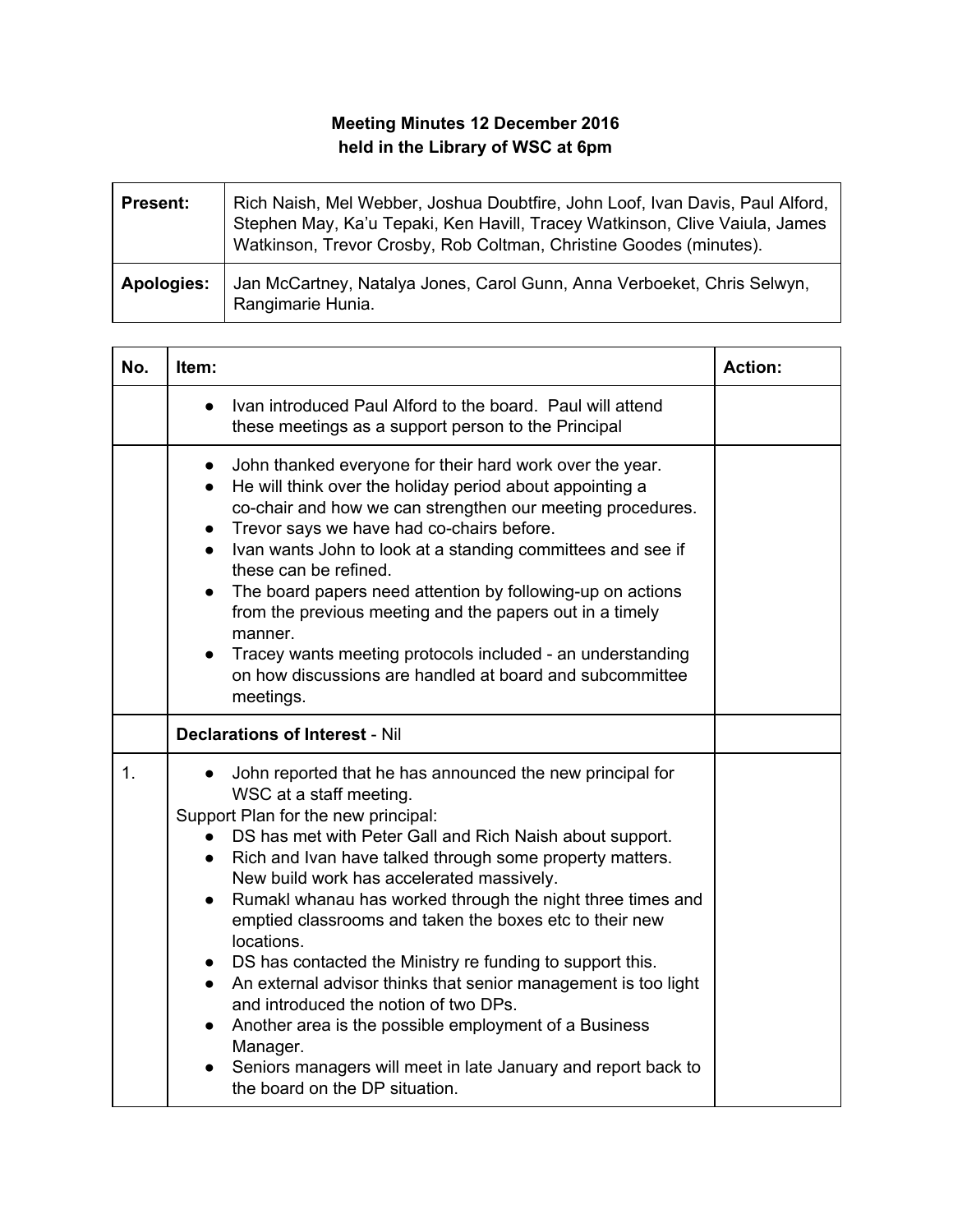|    | If a situation came up for a second DP this would be<br>over-entitlement of staff and this would have to be put to the<br>board.<br>A business case would be welcome at some point.<br>$\bullet$<br>Action: A business paper for next board meeting.                                                                                                                                                                                                                                                                                                                                                                                                                                                                                                                                                                                                                                                                                                                     | Ivan |
|----|--------------------------------------------------------------------------------------------------------------------------------------------------------------------------------------------------------------------------------------------------------------------------------------------------------------------------------------------------------------------------------------------------------------------------------------------------------------------------------------------------------------------------------------------------------------------------------------------------------------------------------------------------------------------------------------------------------------------------------------------------------------------------------------------------------------------------------------------------------------------------------------------------------------------------------------------------------------------------|------|
| 2. | <b>Donation Increase:</b><br>John has a problem with increasing the donation next year<br>$\bullet$<br>because the prospectus says a lesser amount.<br>Trevor noted that it was presented at the September Finance<br>$\bullet$<br>meeting and the October Board meeting.<br>Whether this sits for another year or not, the new donation is<br>$\bullet$<br>in keeping with other schools.<br>In future we should do any increase incrementally not fix the<br>$\bullet$<br>amount for a certain amount of years.<br>Decision to make the suggested \$130 increase in donation<br>$\bullet$<br>optional in 2017 but in 2018 the new donation will apply.<br><b>Resolution:</b><br>The board recommends that the school donation from 2018 will be<br>\$500 for one student, \$600 for a family. (moved Trevor/Tracey -                                                                                                                                                   |      |
| 3. | carried)<br>Co-governance Report - deferred to February 13 board meeting.                                                                                                                                                                                                                                                                                                                                                                                                                                                                                                                                                                                                                                                                                                                                                                                                                                                                                                |      |
| 4. | <b>Communications Report (Ivan Davis):</b><br>Feedback has been good on the recent communication<br>$\bullet$<br>articles that have gone out to the public.<br>Rob suggested that we need to think about Facebook,<br>$\bullet$<br>tweeting, texting and getting an App. to help out when<br>communicating with our parents and community.<br>A suggestion that this should be part of one senior manager's<br>portfolio.<br>DS would like to see the board support/give direction that<br>these tools can be incorporated into a senior manager's job<br>description.<br>Action: The board would be interested in receiving a paper on<br>comms then management can take over.<br>Website questions have been asked.<br>$\bullet$<br>Ivan advised that the website will be going live on 11<br>$\bullet$<br>February.<br>It takes time to translate into Maori so both schools can go live<br>together.<br><b>Action:</b> Look at this again at the next board meeting. | Ivan |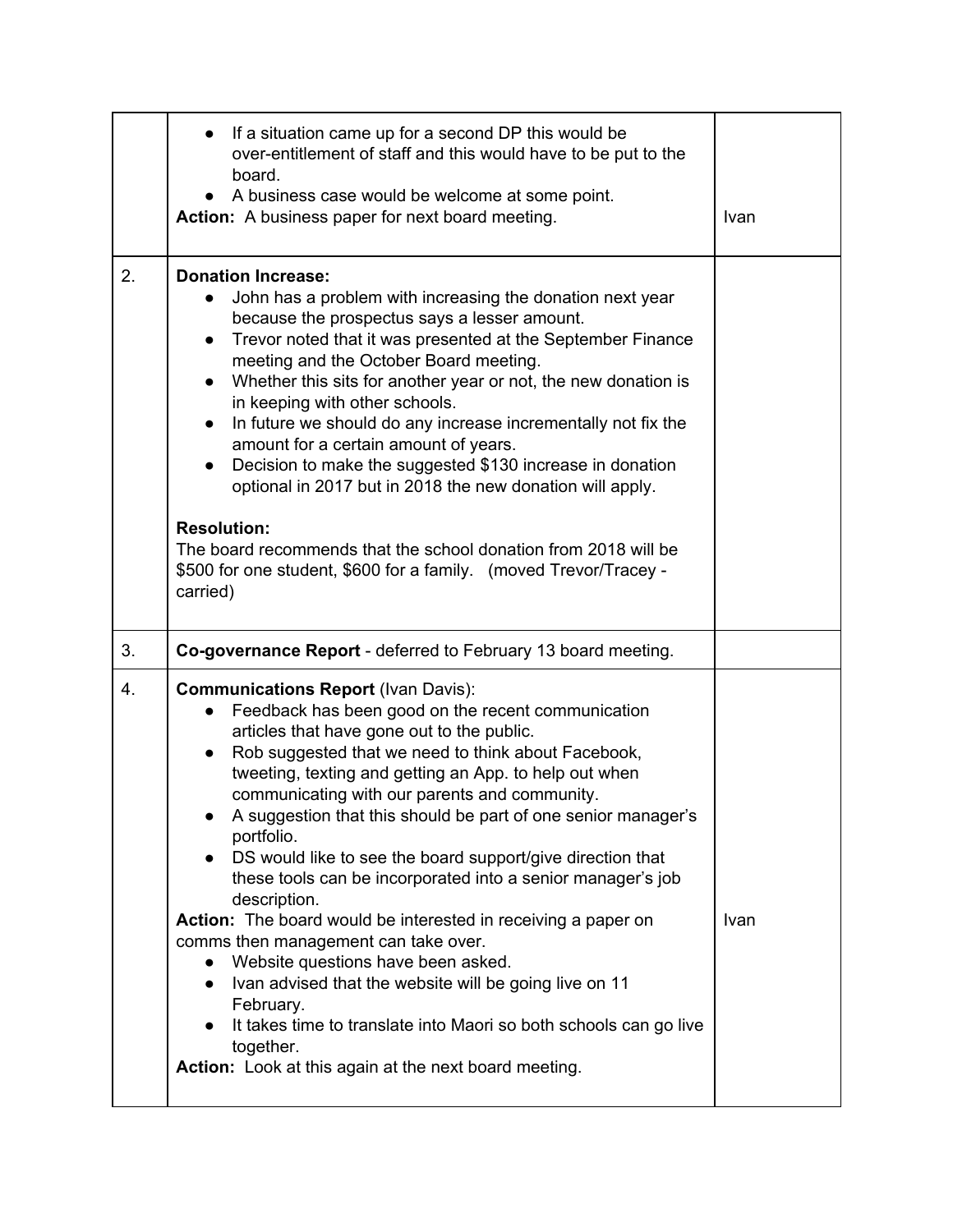| 5. | <b>Auckland City Council Feasibility Study:</b><br>Two meetings have been held with Council<br>Council has provided \$30,000 for a feasibility study.<br>$\bullet$<br>This study might need a standing committee to look at it.<br>$\bullet$<br>There is big potential but maybe we need to be proactive<br>about what we want.<br>A pivotal component is the development of a carpark at<br>MOTAT 2.<br>The building window that exists is finite, we need to contact<br>council.<br>Action: Rob will contact council to see where they are at. Christine<br>to give Rob details and Rich Naish is happy to go to council with Rob.<br>James says we need to think about what WSC, Nga Puna O<br>Waiorea and Pasadena want. Rangimarie has templates and<br>she needs to be included in these conversations. | Rob/Rich/<br>Rangimarie |
|----|---------------------------------------------------------------------------------------------------------------------------------------------------------------------------------------------------------------------------------------------------------------------------------------------------------------------------------------------------------------------------------------------------------------------------------------------------------------------------------------------------------------------------------------------------------------------------------------------------------------------------------------------------------------------------------------------------------------------------------------------------------------------------------------------------------------|-------------------------|
| 6. | Prime Minister's Excellence Awards (Tracey Watkinson)<br>Tracey would like to put us forward for an Excellence In<br>Governing and Excellence in Leading Award. We need to<br>promote ourselves more.<br>• Another award could be in teaching and learning. It's a short<br>timeframe as it closes in March.<br>Resolution: The board supports the school in applying for the Prime<br>Minister's Education Awards. (Tracey Watkinson/Stephen May -<br>carried).<br>Ken suggested going for the Excellence in Leading Award.<br>Tracey suggested that Karen Stimson could apply for the<br>$\bullet$<br>Teaching and Learning Award.                                                                                                                                                                          |                         |
| 7. | A Proposal for early finishes on Tuesdays:<br>More time is need for PD on ILE's.<br>It is feasible that we could close early twice per term for a<br>whole year at 1.45pm to engage in ILE PD. This does not<br>reduce the curriculum.<br>John would like to see a whole plan for the year for PD rather<br>than a strand of PD.<br>Ken says there is a precedent - a rationale was presented to<br>our community and it was approved.<br>Tracey asks if this is for all staff. Chris and Lorrin have<br>informed senior management that they can work around it.<br><b>Resolution:</b> That the school closes at 1.45pm twice per term for<br>2017 to allow for ILE professional development. (moved Ivan<br>Davis/Rob Coltman - carried).<br>Tracey would like to see the dates in the calendar.            |                         |
| 8. | <b>Committee Reports:</b><br>Finance                                                                                                                                                                                                                                                                                                                                                                                                                                                                                                                                                                                                                                                                                                                                                                          |                         |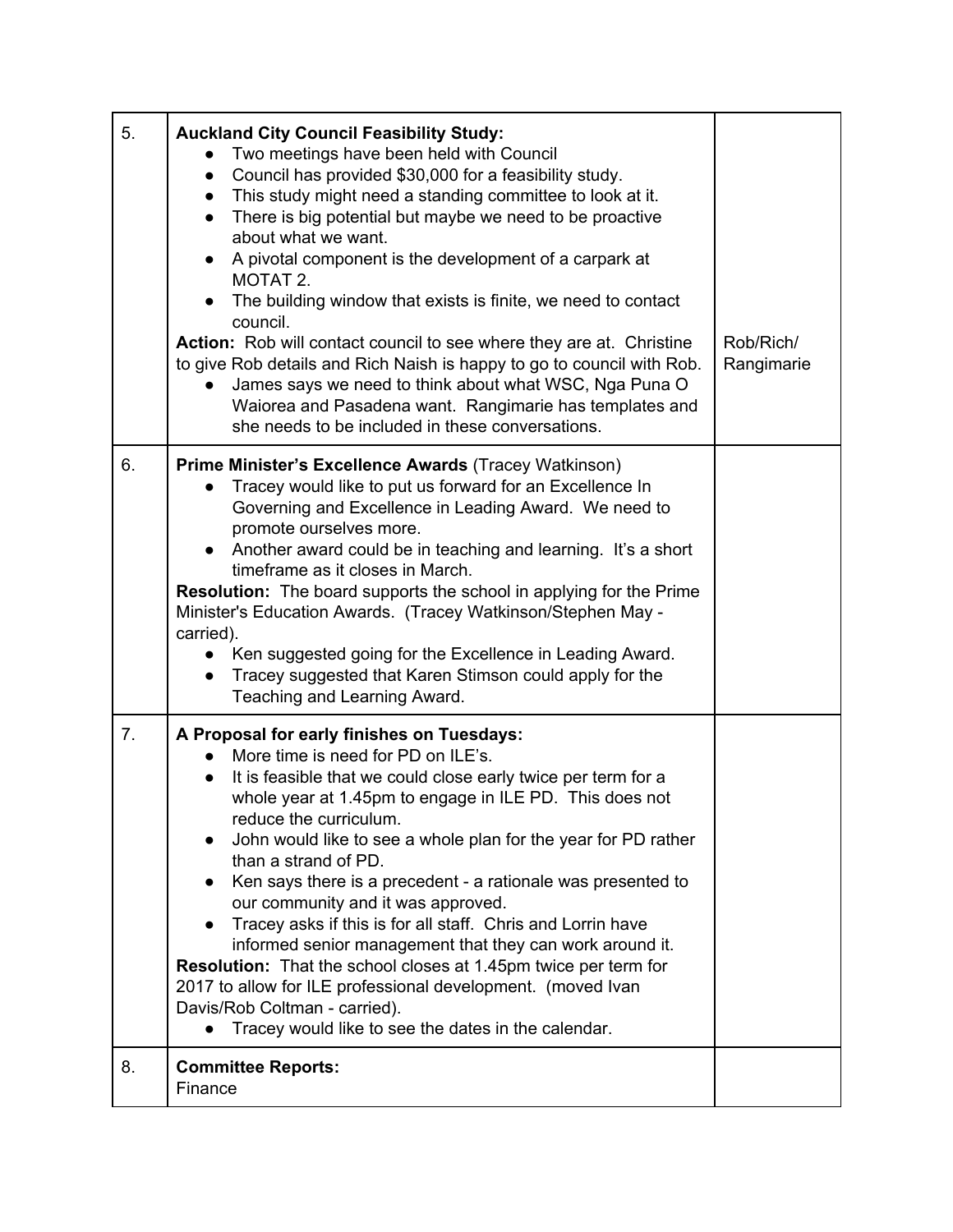|    | The committee has met to go through some of the income and<br>expenditure areas. The board members now have a better<br>understanding of how it works.<br>Ken has offered to run a session for senior management on<br>$\bullet$<br>the budget.<br>Ken says the information from this session should go in Note 2<br>$\bullet$<br>(Budget Setting) in the finance schedule.<br>John would like to see the school budget go first to the<br>Finance Committee then connected to the Annual Plan then it<br>should gbo to the Board.<br>The person doing the budget work needs to be informed of the<br>$\bullet$<br>board's strategic priorities well before the work on the budget<br>is done. The board needs to have this discussion in early<br>May/June.<br>Ivan acknowledged Ken's work on the budget.<br>$\bullet$<br>Audited accounts have been received with a clean bill of<br>health.<br>The board would like to acknowledge Anne Millan and Ken<br>Havill for their work in this respect.<br>We should consider co-option of Jodie Kelly onto the Finance<br>Committee. Trevor will suggest this.<br>Property<br>Ivan gave a verbal report on property.<br>• The Ministry made a decision not to accept the quotes for the<br>compound.<br>One of Viscount's relocatables has been offered. There has<br>been talk of a temporary compound.<br>There is a meeting tomorrow with Jasmax to discuss a range<br>of options. | Trevor |
|----|-------------------------------------------------------------------------------------------------------------------------------------------------------------------------------------------------------------------------------------------------------------------------------------------------------------------------------------------------------------------------------------------------------------------------------------------------------------------------------------------------------------------------------------------------------------------------------------------------------------------------------------------------------------------------------------------------------------------------------------------------------------------------------------------------------------------------------------------------------------------------------------------------------------------------------------------------------------------------------------------------------------------------------------------------------------------------------------------------------------------------------------------------------------------------------------------------------------------------------------------------------------------------------------------------------------------------------------------------------------------------------------------------------------------------------------|--------|
|    | The board would like Selwyn Watford and his team<br>acknowledged for their patience in this area.                                                                                                                                                                                                                                                                                                                                                                                                                                                                                                                                                                                                                                                                                                                                                                                                                                                                                                                                                                                                                                                                                                                                                                                                                                                                                                                                   |        |
|    | <b>Discipline</b><br>There is nothing to report since the last board meeting.                                                                                                                                                                                                                                                                                                                                                                                                                                                                                                                                                                                                                                                                                                                                                                                                                                                                                                                                                                                                                                                                                                                                                                                                                                                                                                                                                       |        |
|    | Action: Ivan to put something together for the next board meeting in<br>regard to the overall picture.                                                                                                                                                                                                                                                                                                                                                                                                                                                                                                                                                                                                                                                                                                                                                                                                                                                                                                                                                                                                                                                                                                                                                                                                                                                                                                                              | Ivan   |
| 9. | <b>General Business:</b><br>Stephen raised the issue of his proposed research in Nga<br>Puna O Waiorea in the first half of next year, which has the<br>full support of Chris as Tumuaki, as well as James and<br>Tracey.<br>The University Ethics Committee has questioned whether<br>there might be a conflict of interest in his role as a BoT<br>member. This was discussed at length and it was felt that the                                                                                                                                                                                                                                                                                                                                                                                                                                                                                                                                                                                                                                                                                                                                                                                                                                                                                                                                                                                                                  |        |